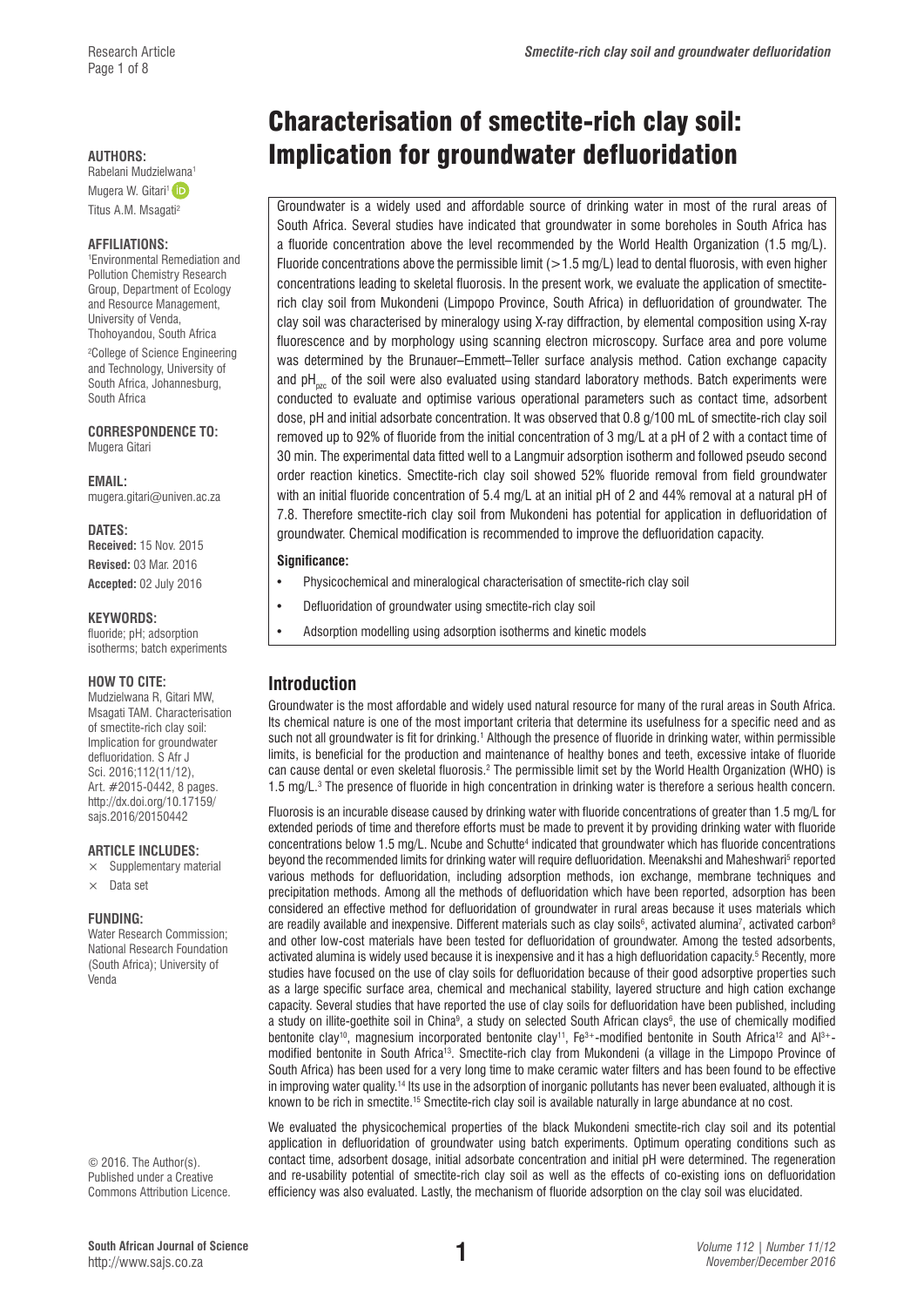# **Material and methods**

### *Sample collection and preparation*

Smectite-rich clay soil was collected from Mukondeni Village, Vhembe District in the Limpopo Province of South Africa. Field water was collected from the community borehole in Siloam, in the Vhembe District. All reagents and total ionic strength adjustment buffer (TISAB-III) were obtained from Rochelle Chemicals & Lab Equipment CC, South Africa Ltd and were of analytical grade. A stock solution containing 1000 mg/L fluoride was prepared by dissolving 2.21 g NaF in 1 L of Milli-Q water (18.2 MΩ/cm) and fluoride solutions for batch experiments were prepared from fresh stock fluoride solution by appropriate dilution.

### *Preparation of clay soil*

The soil was washed by mixing with Milli-Q water (18.2 M $\Omega$ /cm) at a ratio of 1:5 in a 1-L beaker; the mixture was stirred for 5 min, and the procedure was repeated twice. After stirring, mixtures were agitated for 15 min using a Stuart reciprocating shaker and then centrifuged for 10 min at 5000 rpm. Samples were then dried in an oven for 12 h at 105 °C. Soil samples were then milled to pass through a 250- $\mu$ m sieve.

### *Physicochemical and mineralogical characterisation*

Mineralogical and chemical composition of the clay soil were determined using X-ray diffraction (XRD) (PANalytical X'Pert pro power) and X-ray fluorescence (XRF) (Thermo Fisher ARL9400 XP+ sequential XRF with WinXRF software), respectively. Surface morphology was determined using scanning electron microscopy (SEM) (Leo1450 SEM, voltage 10 kV, working distance 14 mm). Surface area and pore volume were determined by the Brunauer–Emmett–Teller method using micrometrics TriStar II. Functional groups and surface chemistry were determined using Fourier transform infrared spectroscopy (FTIR). Cation exchange capacity (CEC) was determined using ammonium acetate buffers at pH 5.4 and 7.4. The concentration of exchangeable cations was determined using flame atomic absorption spectra (600 PerkinElmer). Point of zero charge (pH<sub> $z<sub>z</sub>$ ) was determined using titration at 0.1 M, 0.01 M and</sub> 0.001 M KCI ionic strength.

### *Batch defluoridation experiments*

Batch experiments were carried out to evaluate the effect of contact time, initial adsorbate concentration, adsorbent dosage and pH on fluoride adsorption. A 100-mL volume of a known fluoride concentration was pipetted into a 250-mL plastic bottle and a known mass of the smectiterich clay was suspended in the mixtures and then agitated for 30 min in a table shaker to attain equilibrium. After agitation, samples were filtered using  $0.45 - \mu m$  pore membrane filters. Filtrates were analysed for residual fluoride using an ion selective electrode calibrated with four standards containing 1 mL of TISAB III per 10 mL of solution. The same ratio was maintained for the sample. TISAB III was added to decomplex fluoride ions (F) from  $A^{3+}$ , Fe $^{3+}$  and  $S^{14+}$  complexes and to maintain pH at between 5.2 and 5.5, optimum for the F- -selective electrode. To evaluate the effect of contact time, the contact time was varied from 5 min to 270 min. The effect of adsorbent dosage was evaluated by

varying the adsorbent dosage from 0.1 g to 2 g. To evaluate the effect of adsorbate concentration, the initial concentration was varied from 3 mg/L to 15 mg/L and to evaluate the effect of initial pH, the pH of the solution was adjusted from 2 to 12 using 0.1 M NaOH and 0.1 M HCl. The effect of competing ions was investigated by spiking a 3 mg/L fluoride solution with 5 mg/L of SO<sub>4</sub><sup>2</sup>, Cl<sup>-</sup>, CO<sub>3</sub><sup>2</sup> and NO<sub>3</sub><sup>-</sup>, separately; a blank experiment was set for control with initial fluoride concentration of 3 mg/L. Mixtures were agitated for 30 min. All experiments were carried out at room temperature. Equations 1 and 2 were used to calculate the percentage of removal and adsorption capacity *Q*, respectively.

% removal = 
$$
\left(\frac{C_o - C_e}{C_o}\right) \times 100
$$
, \tEquation 1

where  $c_{\text{\tiny s}}$  is the initial fluoride ion concentration and  $c_{\text{\tiny e}}$  is the equilibrium fluoride ion concentration in mg/L.

$$
Q = \left(\frac{C_o - C_e}{m}\right) \times V,
$$
 Equation 2

where  $C_{\rm o}$  is the initial fluoride concentration (mg/L),  $C_{\rm e}$  is the fluoride concentration at equilibrium (mg/L), *V* is the volume of solution (L) and *m* is the mass of the adsorbent (g).

### *Regeneration of smectite-rich clay soil*

Regeneration of the adsorbent was carried out as follows: 0.8 g of fluoride-loaded clay was agitated with 100 mL of 0.1 M NaOH for 30 min on a table shaker. After agitation, the adsorbent was filtered through a  $0.45$ - $\mu$ m pore membrane filter and the filtrate was diluted to 100 mL and then analysed for desorbed fluoride. The collected adsorbent on filter paper was washed with Milli-Q water and then dried at 110 ºC for 3 h. Regenerated adsorbent was then re-used for defluoridation up to five times.

### *Method of analysis*

The fluoride concentration in the treated water sample was measured using an ion selective electrode (9609 BNWP Orion, USA) attached to a Thermo Scientific Orion Star A215 ISE pH meter. A similar ion meter coupled with a pH electrode was used for measuring the pH of treated samples. All experiments were conducted in triplicate for better accuracy and the mean values were reported.

# **Results and discussion**

### *Physicochemical characterisation*

### X-ray diffraction analysis

XRD analyses were carried out to identify the mineral phase of the adsorbent. As shown in Figure 1, the clay soil is mainly composed of montmorillonite, quartz, albite and anthophyllite. The quantitative results further confirm the presence of smectite (60.34%) as the major mineral and the presence of quartz (20.21%) and plagioclase (20.4%) as minor minerals.



Figure 1: X-ray diffraction spectrum of the smectite-rich clay soil.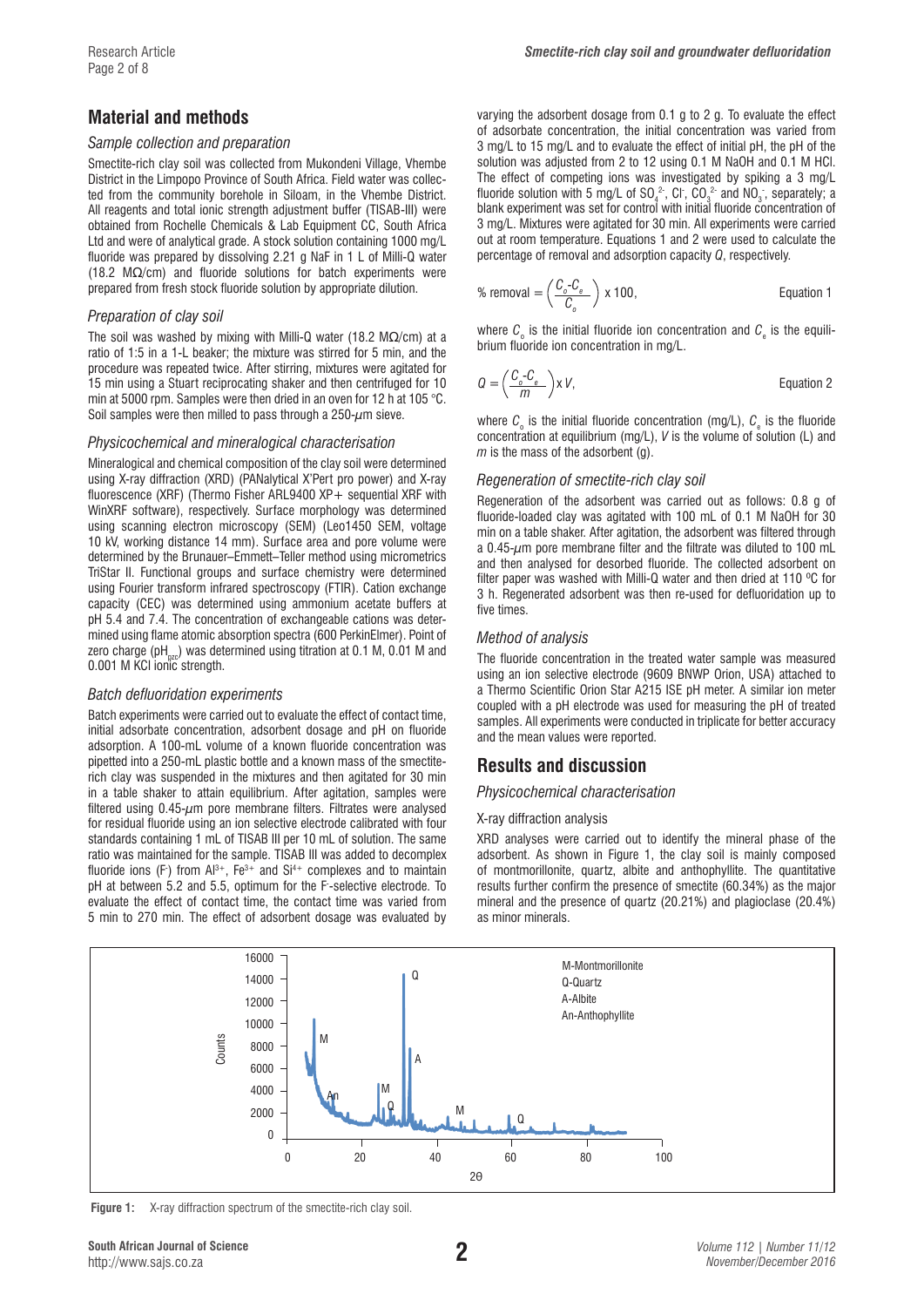

Figure 2: Scanning electron micrograph of the surface morphology of smectite-rich clay soil.

#### X-ray fluorescence analysis

Table 1 presents the major elemental composition of smectite-rich clay soil. The analysis reveals that silica (SiO $_{2}$ ) is the main component at 62.9%, followed by Al $_2$ O $_3$  at 14.35%. High concentrations of SiO $_2$  and Al<sub>2</sub>O<sub>3</sub> reveal that the clay soil is an aluminosilicate material.

Table 1: Physicochemical properties of the smectite-rich clay soil

| <b>Parameter</b>                      | Value          |       |
|---------------------------------------|----------------|-------|
| Al <sub>2</sub> O <sub>3</sub> (%w/w) |                | 14.35 |
| CaO (%w/w)                            |                | 1.79  |
| $Fe_2O_3$ (%w/w)                      |                | 5.45  |
| $K_2O$ (%w/w)                         |                | 0.93  |
| $MgO$ (%w/w)                          |                | 2.79  |
| $MnO$ (%w/w)                          |                | 0.8   |
| Na <sub>2</sub> O (%w/w)              |                | 2.52  |
| $P_2O_5$ (%w/w)                       |                | 0.04  |
| SiO <sub>2</sub> (%w/w)               |                | 62.9  |
| $TiO_2$ (%w/w)                        |                | 0.75  |
| Loss on ignition                      |                | 7.71  |
| Cation exchange capacity (meg/100 g)  | 74.23<br>79.93 |       |
| $pH_{pzc}$                            |                | 6.0   |
| Pore diameter (nm)                    |                | 7.04  |
| Surface area (m <sup>2</sup> /g)      |                | 20.35 |

#### Scanning electron microscope analysis

Surface morphology of smectite-rich clay is shown in Figure 2. At lower magnifications, smectite-rich clay soil showed an irregular porous structure, whereas images at higher magnifications revealed that smectiterich clay soil has a smooth surface.

Fourier transform infrared spectroscopy analysis

FTIR analysis was carried out in order to understand the surface chemistry and functional groups of smectite-rich clay soil and also to help understand the adsorption mechanism. Figure 3 shows the FTIR spectra of raw and fluoride-loaded smectite-rich clay soils. The analysis shows three main absorption regions of smectite-rich clay soil, i.e. 3000–3800 cm-1, 1300–1800 cm-1 and 500–1200 cm-1. The same absorbance bands were observed by Toor et al.<sup>16</sup> in montmorillonite clay. A notable difference was observed in those regions in raw smectite-rich clay soil and F- -loaded smectite-rich clay soil. The absorption band at 3694.38 cm-1 may be a result of stretching and vibration of the structural OH- group and the broad band at 3620.51 cm-1 may be attributed to the stretching and vibration of structural hydroxyl groups and water. In the lower frequencies, a strong band at 996.06 was observed which may be caused by the stretching and vibration of Si-O groups in the clay mineral. The IR peak at 910 cm-1 may be attributed to stretching and vibration of Al-OH-Al. After fluoride sorption there was a decrease in the intensity of transmittance in all the peaks. This decrease confirms that the fluoride adsorption in smectite-rich clay soil was mainly through interaction with OH groups and also direct interaction with the metal surface.



**Figure 3:** Fourier transform infrared spectroscopy spectra for raw and fluoride-loaded smectite-rich clay soil.

#### CEC, surface area, pore volume and diameter and  $pH_{pzc}$

CEC refers to the total quantity of exchangeable cations that the soil can retain on their surfaces by electrostatic force at given pH. The CEC for smectite-rich clay was identified by measuring the concentrations of Na<sup>+</sup>, K<sup>+</sup>, Mg<sup>2+</sup> and Ca<sup>2+</sup> in ppm released in solution and the concentrations were then converted to milliequivalent per 100 g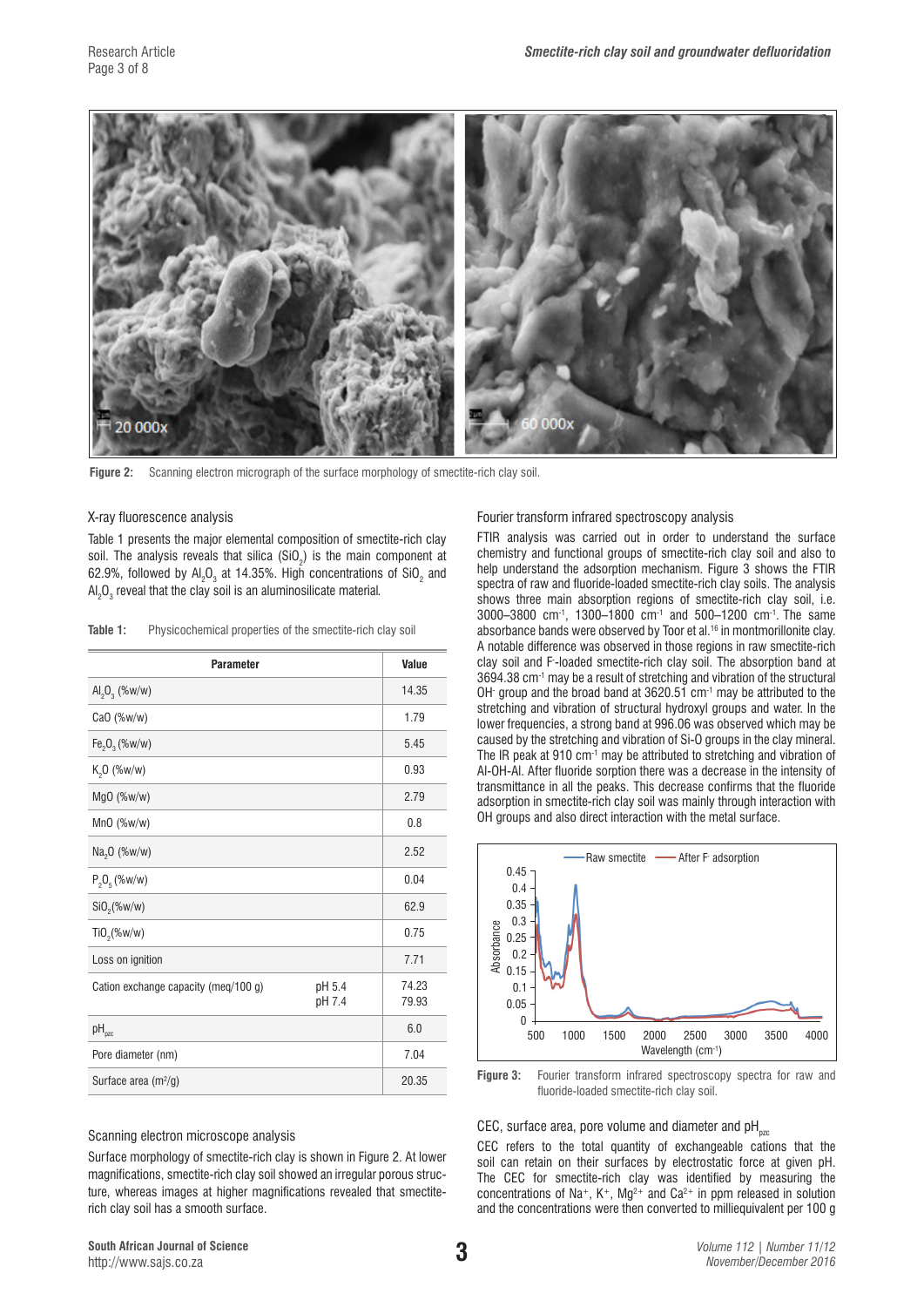(meq/100 g). CEC values of smectite-rich clay soil at pH 5.4 and 7.4 are presented in Table 1. The CEC for smectite-rich clay soil was found to be 74.23 (meq/100 g) at pH 5.4 and it increased to 79.93 (meq/100 g) at pH 7.4. From the results it can be said that CEC is not dependent on pH as there was no significant difference in the concentration of cations at different pH. The results correlate with the results by Gitari et al*.* 12 who also concluded that CEC is independent of pH. It can also be concluded that the smectite-rich clay soil has moderate CEC. The surface area and pore size of the clay are the significant properties that influence the sorption of ions by the clay. Surface area, pore volume and pore size of smectite-rich clay soil were determined using the Brunauer–Emmett– Teller method and the results are summarised in Table 1. The smectite clay has an average pore diameter of 7.04 nm, which suggests that it is mesoporous in nature.  $pH_{\text{max}}$  of the smectite-rich clay soil evaluated in this study was found to be  $\tilde{6}.0$ , which is lower than that for bentonite clay soil reported by Gitari et al.<sup>12</sup> which was found to be 8.2. pH<sub>nze</sub> refers to the suspension pH at which the clay soil has zero net charges on the surface<sup>17</sup>. Above the  $pH_{pzc}$  the clay is negatively charged and below the  $pH_{\text{max}}$  the clay is positively charged.<sup>18</sup> Therefore, adsorption of anions is likely to be high at a pH below 6.

#### *Batch adsorption experiments*

Batch experiments were carried out to evaluate the effects of contact time, adsorbent dosage, initial concentration, pH and co-existing ions in the adsorption of fluoride onto smectite-rich clay soil.

#### Effect of contact time

The effect of contact time in adsorption of fluoride was evaluated at various initial concentrations ranging from 3 mg/L to 10 mg/L and adsorbent dosage of 0.3 g/100 mL. Contact time was varied from 5 min to 270 min at a 250-rpm shaking speed. Results are shown in Figure 4a which illustrates the plot of percentage fluoride removal with time. It was observed that percentage of fluoride removal increased gradually from 5 min up to 30 min, with a slight decrease at 60 min, after which the system seemed to approach equilibrium. This pattern was observed at all initial concentrations. The increase might be attributed to the availability of active sites for fluoride sorption which result in more exchange of ions and the decrease might be an indication that the active sites were getting saturated as the interaction continued, with the system finally reaching equilibrium. The percentage fluoride removal was reduced with an increase in initial fluoride concentration. Optimum fluoride uptake was observed at 30 min and this contact time was applied in subsequent experiments.

#### Effect of adsorbent dosage

The effect of adsorbent dosage was evaluated by varying the amount of clay from 0.1 g/100 mL to 2.0 g/100 mL. An initial fluoride concentration of 3 mg/L was used. The mixtures were agitated for 30 min at 250 rpm shaking speed. The results are reported as percentage fluoride

removal in Figure 4b. It was observed that fluoride removal increased gradually from 46% at an adsorbent dosage of 0.1 g/100 mL to 62.2% at 0.8 g/100 mL. The increase is likely a result of an enhancement in the number of adsorption active sites available for adsorption of F- as the adsorbent mass increased.11 A slight change in the percentage F- removal was observed for an adsorbent dosage of 0.8 g/100 mL, which may be an indication that the system had reached equilibrium. Similar results have been reported by Kamble et al.<sup>10</sup> with chemically modified bentonite for which they cited two reasons: (1) better utilisation of the available active sites at low adsorbent dose in comparison to high adsorbent dose at which too many sites are available for limited quantity of adsorbate and (2) reduced driving force for adsorption as high adsorbent dose causes lower equilibrium fluoride concentration. A dosage of 0.8 g/100 mL was then chosen as the optimum adsorbent dosage and was applied in subsequent experiments.

#### Effect of initial adsorbate concentration

The effect of adsorbate concentration was evaluated by varying the initial concentration from 3 mg/L to 15 mg/L at 30 min, 60 min and 120 min contact time at a shaking speed of 250 rpm and an adsorbent dosage of 0.8 mg/100 mL. Results are reported in terms of percentage removal in Figure 4c. It is observed that the percentage F- removal decreased with an increase in initial concentration. The same trend was observed for all three contact times. According to Thakre et al.<sup>11</sup>, the decrease in fluoride adsorption is because of the availability of more fluoride ions in solution at higher fluoride concentration, which also indicates that the fluoridebinding capacity of smectite-rich clay soil was approaching exhaustion. An initial adsorbate concentration of 3 mg/L was chosen as the optimum concentration for subsequent experiments.

#### Effect of initial pH

The effect of initial pH on percentage fluoride removal was evaluated by varying the initial pH of the solution from 2 to 12 using 0.1 M NaOH and 0.1 M HCl. The results are presented in Figure 4d. pH of the medium is one of the important parameters that influence fluoride removal efficiency significantly and help to understand the fluoride-uptake mechanism of the adsorbent. From the results presented in Figure 4d it is evident that smectite-rich clay showed significantly high fluoride removal efficiency over a wide range of pH, from 2 to 10. The optimal pH – with a fluoride removal of about 92% – was an acidic pH of 2. A decrease to 31.33% was observed at  $pH > 10$ . At  $pH$  2 the surface of the clay is positively charged and F- would be electrostatically attracted to the clay surface, which explains the high F adsorption at pH 2. The trend of change in pH during fluoride adsorption showed that at a pH below 6, the final pH was higher than the initial pH while at a pH above 6 the solution pH decreases. The increase may be attributed to the release of OH- ions from the adsorbent surface during ion exchange and the decrease in final pH at initial pH above the pH<sub>nzc</sub> may be attributed to the release of H<sup>+</sup> ions from the adsorbent surface.



**Figure 4:** Optimisation of fluoride removal by smectite-rich clay soil: (a) effect of contact time, (b) effect of adsorbent dosage, (c) effect of initial concentration and (d) effect of initial pH.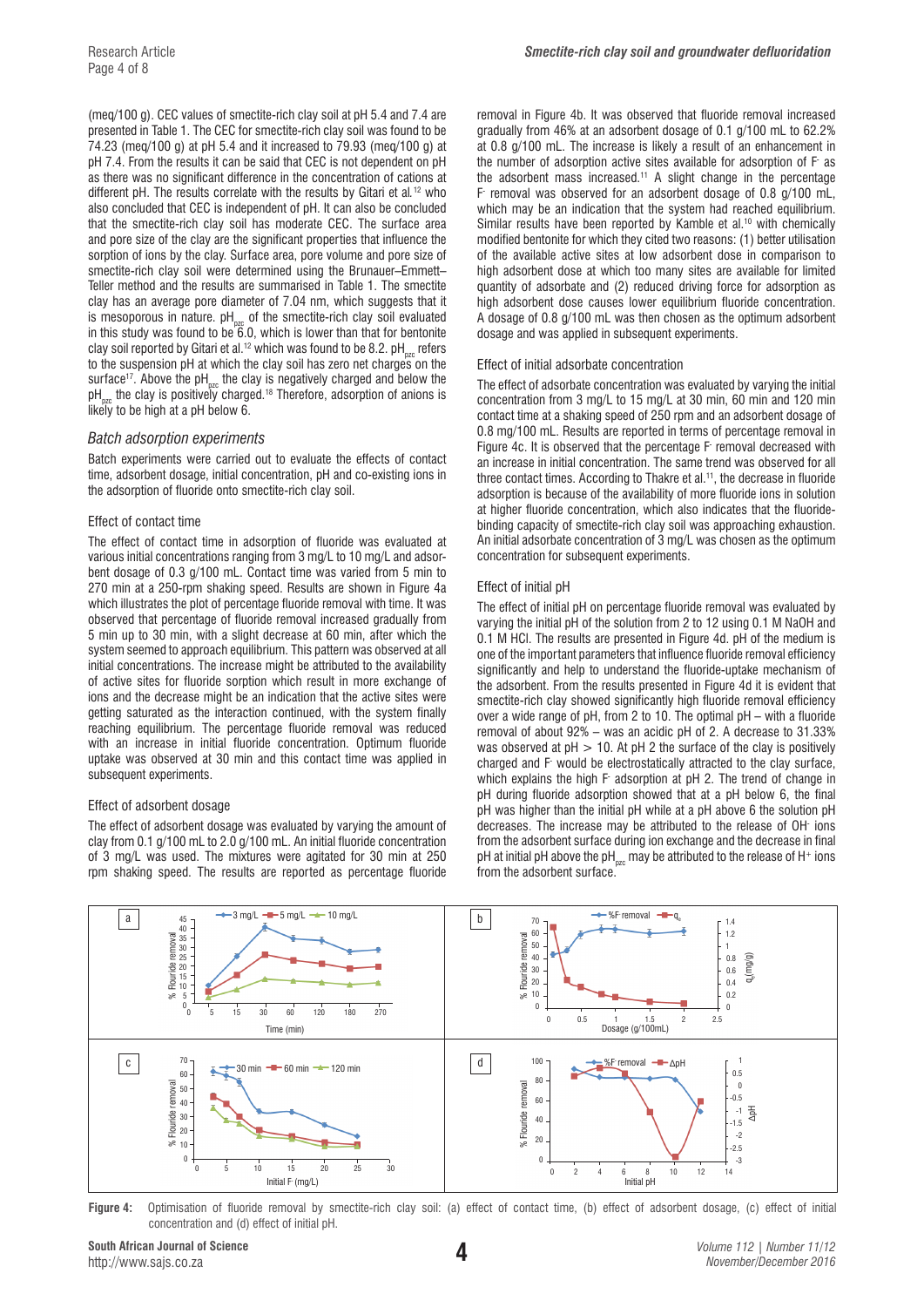#### Effect of co-existing anion

Considering the complexity of natural water sources, many anions such as sulfates, chlorides, bicarbonates and nitrates might be present and might affect the efficiency of an adsorbent to adsorb fluoride. In order to evaluate the effects of co-existing anions on adsorption of fluoride by smectite-rich clay soil, defluoridation was conducted in the presence of each of 5 mg/L SO $_4^2$  Cl , CO $_3^2$  and NO $_3$  , separately, at an initial fluoride concentration of 3 mg/L; a blank experiment represented the control with an initial fluoride concentration of 3 mg/L. The results are presented in Figure 5.



**Figure 5:** Effects of co-existing anions on fluoride removal by smectiterich clay soil (at 3 mg/L fluoride, 0.8 g/100 mL adsorbent dosage and 30 min contact time at 250 rpm).

From the results in Figure 5 it is observed that the presence of  $NO_3$ increased the percentage of fluoride removal to 57%. This increase may be a result of an increase in the ionic strength of the solution or a weakening of lateral repulsion between adsorbed fluoride ions. However, the presence of Cl ,  $\mathsf{SO}_4^2$  and  $\mathsf{CO}_3^2$  decreased the fluoride adsorption to 44%, 33.33% and 31.66%, respectively, possibly because these ions compete with fluoride ions for the surface functional groups on the adsorbent surface, thereby decreasing the fluoride removal. Fluoride removal in the presence of anions increased in the order of CO $_3^{\,2}$   $>\,$  SO $_4^{\,2}$  $>$ Cl $>$ NO<sub>3</sub>.

#### *Regeneration of adsorbent*

To evaluate the regeneration and recyclability of smectite-rich clay soil, five successive adsorption and desorption cycles were performed at an initial concentration of 3 mg/L fluoride, pH of 5.54 and contact time of 30 min. The results are presented in Figure 6. It is observed that the percentage fluoride removal after the first cycle decreased slightly from 56% to 54.6% and continued to decrease after each cycle. The same trend was reported in Zhang et al.19 and Jia et al.20 and it was attributed to inadequate regeneration of the adsorbent.



**Figure 6:** Percentage fluoride removal by smectite-rich clay soil in successive cycles (at 3 mg/L fluoride, 30 min contact time at 250 rpm and pH 5.54).

#### *Defluoridation of field water*

The efficiency of smectite-rich clay soil for fluoride removal was tested by using field groundwater collected from the Siloam borehole at the established optimum conditions of pH, contact time and adsorbent dosage. The adsorption of fluoride from groundwater by smectite-rich clay soil was conducted at optimum pH (pH 2) and natural pH (pH 7.8). Table 2 shows the physicochemical parameters of the field water before and after treatment.

| Table 2: | Physicochemical parameters of field water before and after |  |  |  |  |
|----------|------------------------------------------------------------|--|--|--|--|
|          | treatment                                                  |  |  |  |  |
|          |                                                            |  |  |  |  |

| <b>Parameter</b>                    | Field<br>groundwater | Natural pH<br>(7.8) | <b>Optimum</b><br>pH (2) |
|-------------------------------------|----------------------|---------------------|--------------------------|
| рH                                  | 7.8                  | 7.3                 | 2.68                     |
| Conductivity $(\mu S/cm)$           | 192                  | 155                 | 140                      |
| Total dissolved solids (mg/L)       | 203                  | 168                 | 135                      |
| F (mg/L)                            | 5.4                  | 3                   | 2.8                      |
| $Cl^-(mg/L)$                        | 32                   | 39                  | 37                       |
| $SO_4^2$ (mg/L)                     | 12                   | 11                  | 8                        |
| $NO3$ (mg/L)                        | 1.13                 | <b>ND</b>           | $\overline{2}$           |
| $Br$ (mg/L)                         | 2.1                  | <b>ND</b>           | ND                       |
| PO <sub>4</sub> <sup>3</sup> (mg/L) | 3                    | <b>ND</b>           | $\overline{2}$           |
| $Ca$ (mg/L)                         | 2.1                  | 3.23                | $\overline{4}$           |
| Na $(mg/L)$                         | 72                   | 75.61               | 80                       |
| Al $(\mu g/L)$                      | 11.1                 | 20.1                | 103                      |
| Fe $(\mu g/L)$                      | 16.5                 | 1.1                 | < 0.001                  |

*ND, not detected*

The percentage F- removal was found to be lower at natural pH (44%) than that at optimum pH (52%), as shown in Table 2, which may be a result of the abundance of OH- ions – which compete with F- ions – at natural pH (7.8). The percentage F- removal achieved from field groundwater is lower than the percentage F- removal achieved with synthetic fluoride solution (92%). This finding may be a result of the presence of competing anions such as Br,  $PO_4^3$  and  $SO_4^2$  in the field water. From Table 2 it can be seen that the concentration of these coexisting ions decreased – indicating that they were adsorbed during the adsorption process. The concentration of Al and Fe chemical species in treated water were found to be within the WHO recommended limits of 0.2 mg/L and 0.3 mg/L, respectively, for potable water. The results show that smectite-rich clay soil from Mukondeni can be used for defluoridation of groundwater containing fluoride at concentrations below 3 mg/L in order to achieve the recommended limit of 1.5 mg/L. However, the fact that the soil removed a higher percentage at lower pH may be the limitation in its application, as the water will need to be acidified before treatment.

# **Adsorption modelling**

Langmuir and Freundlich equations are generally used to describe the equilibrium relationship between adsorbate concentration and the amount of adsorbate adsorbed on the surface of the adsorbent. The Langmuir adsorption isotherm is the most applicable isotherm commonly applied in solid/liquid systems to describe saturated monolayers sorption.<sup>21</sup> It assumes that the adsorbent surface is uniform, i.e. all the adsorption sites are equivalent and adsorption molecules do not interact.<sup>19</sup>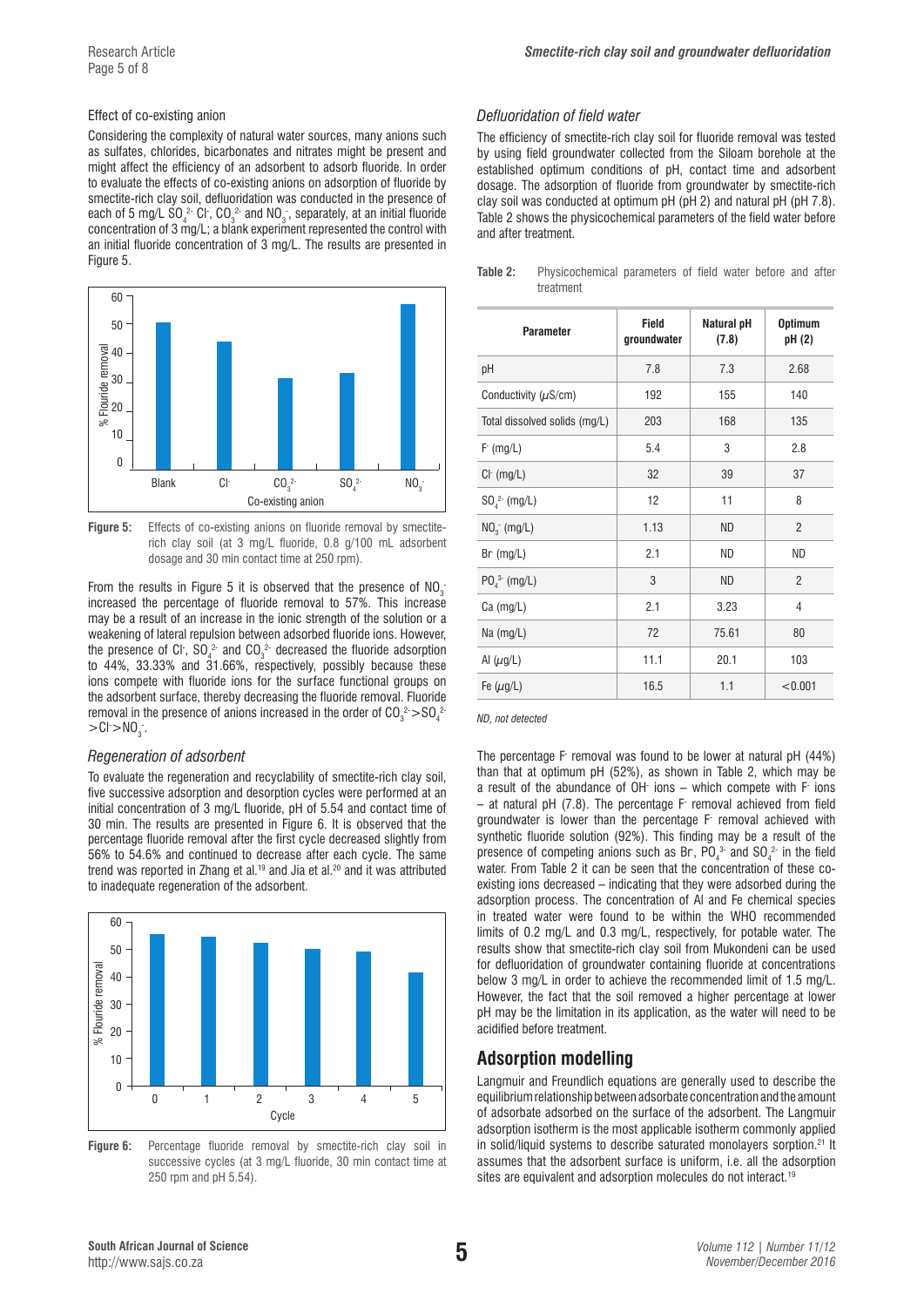The linear equation of Langmuir adsorption is expressed by Equation 3 as follows:

$$
\frac{C_e}{Q_e} = \frac{1}{Q_m{}^b} + \frac{C_e}{Q_m} \tag{Equation 3}
$$

where  $\mathcal{C}_{_{e}}$  is the equilibrium concentration (mg/L),  $\mathcal{Q}_{_{e}}$  is the adsorption capacity (mg/g),  $Q_m$  is the theoretical maximum adsorption capacity (mg/g) and *b* is the Langmuir constant related to enthalpy of adsorption (L/mg). *Qm* and *b* are determined from the slope and intercept of the plot of  $\frac{C_e}{Q_e}$  *vs. c<sub>e</sub>*. Figure 7a shows the plot of the Langmuir isotherm. The values of Langmuir parameters  $Q_m$  and *b* are reported in Table 3. In order to predict the adsorption efficiency of the process, the dimensionless equilibrium parameter ( $R_{\rm L}$ ) was calculated using Equation 4:

$$
R_{L} = \frac{1}{1 + bC_{o}},
$$
 Equation 4

where  $\mathcal{C}_{{}_{\mathrm{o}}}$  is the initial concentration and  $b$  is the Langmuir constant. A value of  $R_{\llcorner}$  less than 1 generally indicates favourable adsorption and a value greater than 1 indicates unfavourable adsorption. Calculated  $R_{\scriptscriptstyle\rm L}$  values at various contact times in Figure 7b lie within the range 0–1, indicating that the adsorption process was favourable at room temperature for all the adsorbate concentrations tested.

The Freundlich adsorption model is an empirical model which is indicative of the surface heterogeneity of the adsorbent and considers multilayer adsorption.<sup>10</sup> It is expressed by Equation 5:

$$
log Q_e = log K_f + \frac{1}{n} log C_e,
$$
 \tEquation 5

where  $C_{\rm e}$  is the equilibrium concentration (mg/L),  $Q_{\rm e}$  is the amount adsorbed at equilibrium (mg/g),  $K<sub>i</sub>$  is the Freundlich constant related to adsorption capacity and represents the strength of adsorptive bonds and *1/n* is the adsorption intensity. When 0<*1/n*<1, the adsorption is favourable; when  $1/n=1$ , the adsorption is irreversible; and when *1/n* > 1, the adsorption is unfavourable. The values of  $K_f$  and *1/n* are obtained from the slope and intercepts of a linear plot of log  $\boldsymbol{Q}_{_{\mathrm{e}}}$  vs log  $\mathcal{C}_{\mathrm{e}}$ . Figure 7c shows the Freundlich isotherm. Values of  $\mathcal{K}_{\mathrm{f}}$  and 1/n are reported in Table 3. Based on the correlation coefficient values for both contact times, the adsorption data fit better to the Langmuir adsorption isotherm than the Freundlich adsorption isotherm. Better fit of the Langmuir isotherm model suggests monolayer uniform adsorption on the surface of the adsorbent. Calculated model constants for Langmuir and Freundlich isotherms are shown in Table 3. The value of  $R_{_{\rm L}},$  a dimensionless equilibrium parameter, and the value of *1/n* – the Freundlich adsorption intensity – were both between 0 and 1, which indicates that the adsorption of F- onto smectite-rich clay soil was favourable.

# **Adsorption kinetics**

Theoretically, the adsorption of fluoride onto a solid particle is controlled by different mechanisms. These mechanisms involve diffusion or transport of fluoride from bulk solution to the exterior surface of the adsorbent particle, adsorption of F- onto the particle surface, movement of the solute within the pores of the particle, attachment of the solute at sites on the interior surface of the adsorbent via sorption, complexation and intra-particle diffusion phenomena.22,23 Pseudo first and second order rate reactions and the intra-particle diffusion models are widely used to elucidate the adsorption mechanisms and the ratelimiting factors.

A pseudo first order equation is represented by Equation 6. The model is widely used to describe liquid–solid phase adsorption systems, and it is the earliest known kinetic model describing the adsorption rate based on the adsorption capacity.<sup>24</sup>

$$
log(q_e - q_i) = log(q_e) - \frac{k_{\text{ad}}t}{2.303}
$$
 Equation 6

A pseudo second order equation is represented by linear Equation 7 and is used to describe chemisorption, as well as cation exchange reactions:

$$
\frac{t}{q_t} = \frac{1}{K_{2a0s}q_e^{2+}} \frac{1}{q_e} t,
$$
 *Equation 7*

where  $q_{\text{e}}$  and  $q_{\text{t}}$  (both in mg/g) are the amounts adsorbed per unit mass at a time, t (in min).  $K_{\text{ad}}$  (min<sup>-1</sup>) and  $K_{\text{2ads}}$  (g/mg.min) are first and second order rate constants  $\tilde{q}$ /mg.min). The value of  $K_{ad}$  is determined from the slope and intercepts of log  $(q_{\text{\tiny e}}\text{-}q_{\text{\tiny t}})$  vs t (min) and the value of  $\mathcal{K}_{\text{\tiny 2ads}}$ is determined from the slope and intercepts of  $t/q$  vs t. Figure 7d and 7e show plots of pseudo first and second order, respectively. The plots of pseudo second order yielded straight lines and higher correlation coefficients at both concentrations. The plots of pseudo first order did not give straight lines. Therefore adsorption of fluoride onto smectiterich clay soil followed pseudo second order and occurred through chemisorption. Model constants for pseudo first and second order are presented in Table 3. In order to predict the rate-limiting step in the adsorption of F- onto smectite-rich clay soil, the possibility of intraparticle diffusion was evaluated using the Weber–Morris model of intraparticle diffusion expressed by Equation 823:

$$
qt = Kit0.5
$$
 Equation 8

where  $q_t$  is the amount adsorbed (mg/g) at a given time  $t$  (min) and  $K_i$ (mg/g.min) is the intra-particle diffusion rate constant determined from the slope of t<sup>o.5</sup> vs  $q_t$ . Figure 7f shows the plot of the amount of fluoride adsorbed and  $t<sup>0.5</sup>$ . The intercept did not pass through the origin at each of the evaluated concentrations and the data show a bilinear plot, with the initial portion (phase 1) indicating the boundary layer diffusion and the other represents the intra-particle diffusion (phase 2) and the values of  $K_{\scriptscriptstyle\!\! N_{\scriptscriptstyle\!\! N}}$  and  $K_{\scriptscriptstyle\!\! N_{\scriptscriptstyle\!\! Z}}$  (intra-particle diffusion co-efficient rate constant for phase 1 and phase 2, respectively) obtained from the plot are shown in Table 3. At both initial concentrations, the  $\mathcal{K}_{\scriptscriptstyle\mathcal{H}}$  value is higher than the  $\mathcal{K}_{\scriptscriptstyle\mathcal{P}}$  value, suggesting that the initial sorption step is more rapid than the final step (phase 2), which may be because of differences in the rate of mass transfer in the initial and final stages of adsorption.20 This observation is connected to a mechanism consisting of an external mass transfer followed by diffusion into micro- and mesoporous surfaces. This means adsorption of F- onto smectite-rich clay soil is a complex process involving both boundary and intra-particle diffusion adsorption processes.

# *Mechanistic aspects of adsorption of F- onto smectite-rich clay soil*

The mechanism of fluoride adsorption onto smectite-rich clay was evaluated by comparing the FTIR spectra of smectite-rich clay soil before and after adsorption (Figure 3). FTIR spectra showed that the clay soil surface is mainly characterised by Si-OH and Al-OH groups which may be easily modified by changing the pH of the medium.  $pH_{\text{acc}}$ determination showed that at pH 5.8 the surface has neutral charge, below 5.8 the surface is positively charged and above 5.8 it is negatively charged. Figure 4d shows that the adsorption of F- onto smectite-rich clay soil was optimum at low pH and decreases as the pH increases, which may have been a result of the increase in OH- which competes with F- for adsorption sites. After F- adsorption, the FTIR spectra showed a decreased peak intensity of transmittance indicating that during adsorption there was ion exchange between OH- in the surface and F- in bulk solution, leading to the formation of new bonds such as SiF and AlF. Different mechanisms can be suggested at various pH levels. At pH below 5.8, the surface of the clay is positively charged (Equation 9) and therefore F- ions will be electrostatically adsorbed to the surface of the clay (Equation 10). Furthermore, low pH causes protonisation of surface –OH groups to –OH $_2^{\mathrm{+}}$  which facilitates the ligand exchange mechanism because of stronger attractive forces between fluoride and the adsorbent surface and the presence of more hydroxylated sites for exchange of F than at high pH.<sup>8</sup> At moderate pH, fluoride adsorption occurs via ion exchange (Equation 11). At a pH above the  $pH_{\text{max}}$  at which the surface of the clay is negatively charged, fluoride adsorption also occurs via ion exchange (Equation 12).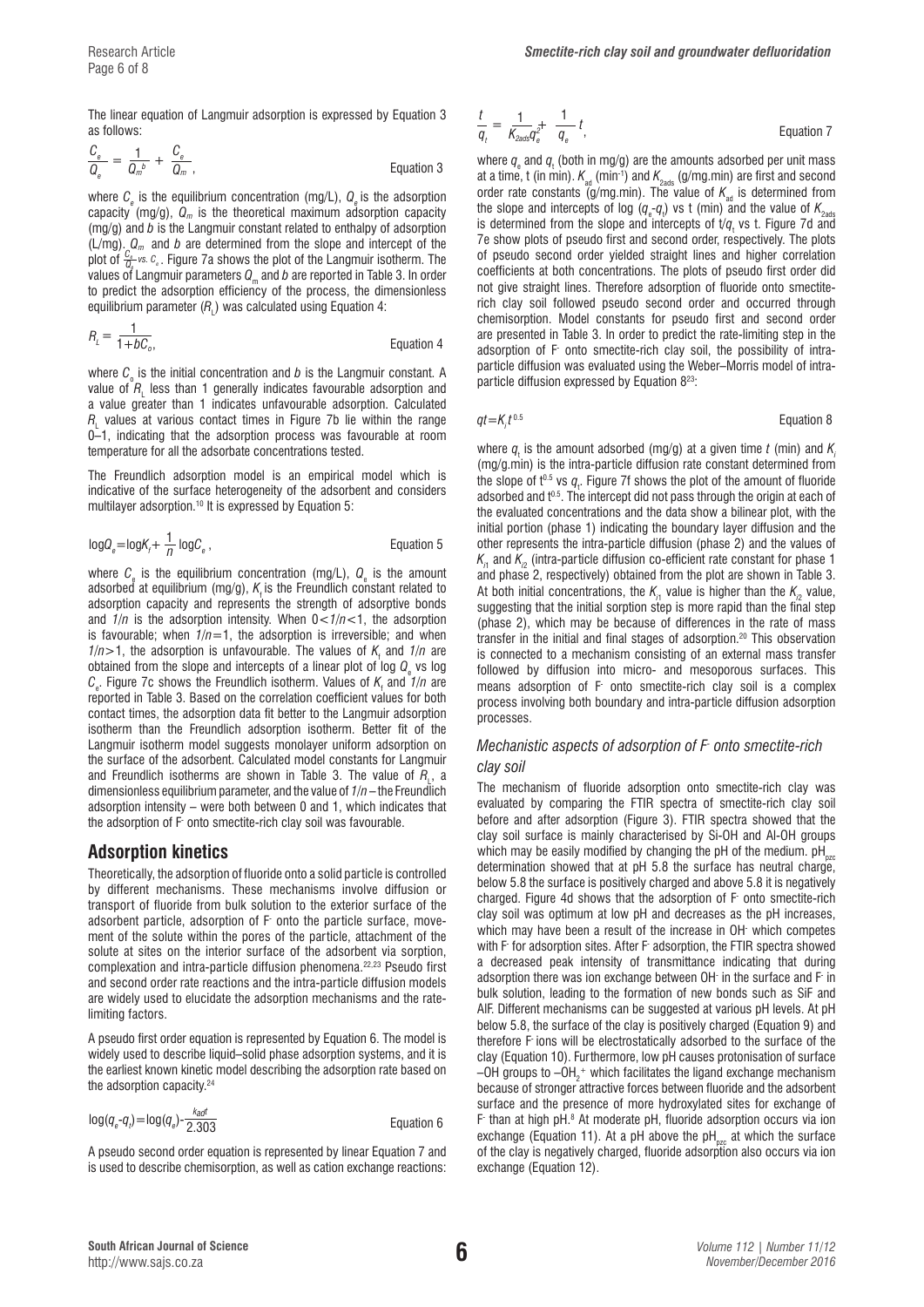

**Figure 7:** (a) Langmuir isotherm, (b) equilibrium dimensionless parameter, (c) Freundlich isotherm, (d) pseudo first order, (e) pseudo second order and (f) intra-particle diffusion of the adsorption of fluoride by smectite-rich clay soil.

|                  | Langmuir isotherm         |                                     |                            |                                          | <b>Freundlich isotherm</b>          |                          |                |          |  |  |
|------------------|---------------------------|-------------------------------------|----------------------------|------------------------------------------|-------------------------------------|--------------------------|----------------|----------|--|--|
|                  | $Q_{m}$ (mg/g)            | b(L/mg)                             | R <sup>2</sup>             | $Kf$ (mg/g)                              | 1/n                                 |                          | R <sup>2</sup> |          |  |  |
| $30$ min         | 0.58                      | 1.36                                | 0.97                       | 0.28                                     | 0.27                                | 0.73                     |                |          |  |  |
| 60 min           | 0.35                      | 0.53                                | 0.99                       | 0.2                                      | 0.22                                | 0.85                     |                |          |  |  |
| $120$ min        | 0.31                      | 0.36                                | 0.99                       | 0.12                                     | 0.27                                | 0.63                     |                |          |  |  |
|                  | <b>Pseudo first order</b> |                                     | <b>Pseudo second order</b> |                                          |                                     | Intra-particle diffusion |                |          |  |  |
|                  | $q_{_{e(exp)}}$ (mg/g)    | $K_{\alpha d}$ (min <sup>-1</sup> ) | R <sup>2</sup>             | $K_{\scriptscriptstyle{2ad}}$ (g/mg.min) | $q_{_{e (cal)}} \, (\mathrm{mg/g})$ | $R^2$                    | $K_{i1}$       | $K_{i2}$ |  |  |
| $3$ mg/L         | 0.19                      | $1.15x10^{-3}$                      | 0.05                       | 0.98                                     | 0.23                                | 0.99                     | 0.05           | $-0.005$ |  |  |
| $5 \text{ mg/L}$ | 0.13                      | $2.3x10^{-4}$                       | 0.001                      | 1.13                                     | 0.2                                 | 0.98                     | 0.01           | $-0.005$ |  |  |
| 10 $mg/L$        | 0.21                      | $6.9x10^{-4}$                       | 0.003                      | 1.12                                     | 0.21                                | 0.99                     | 0.01           | $-0.005$ |  |  |

**Table 3:** Constant values for adsorption isotherms and adsorption kinetics model